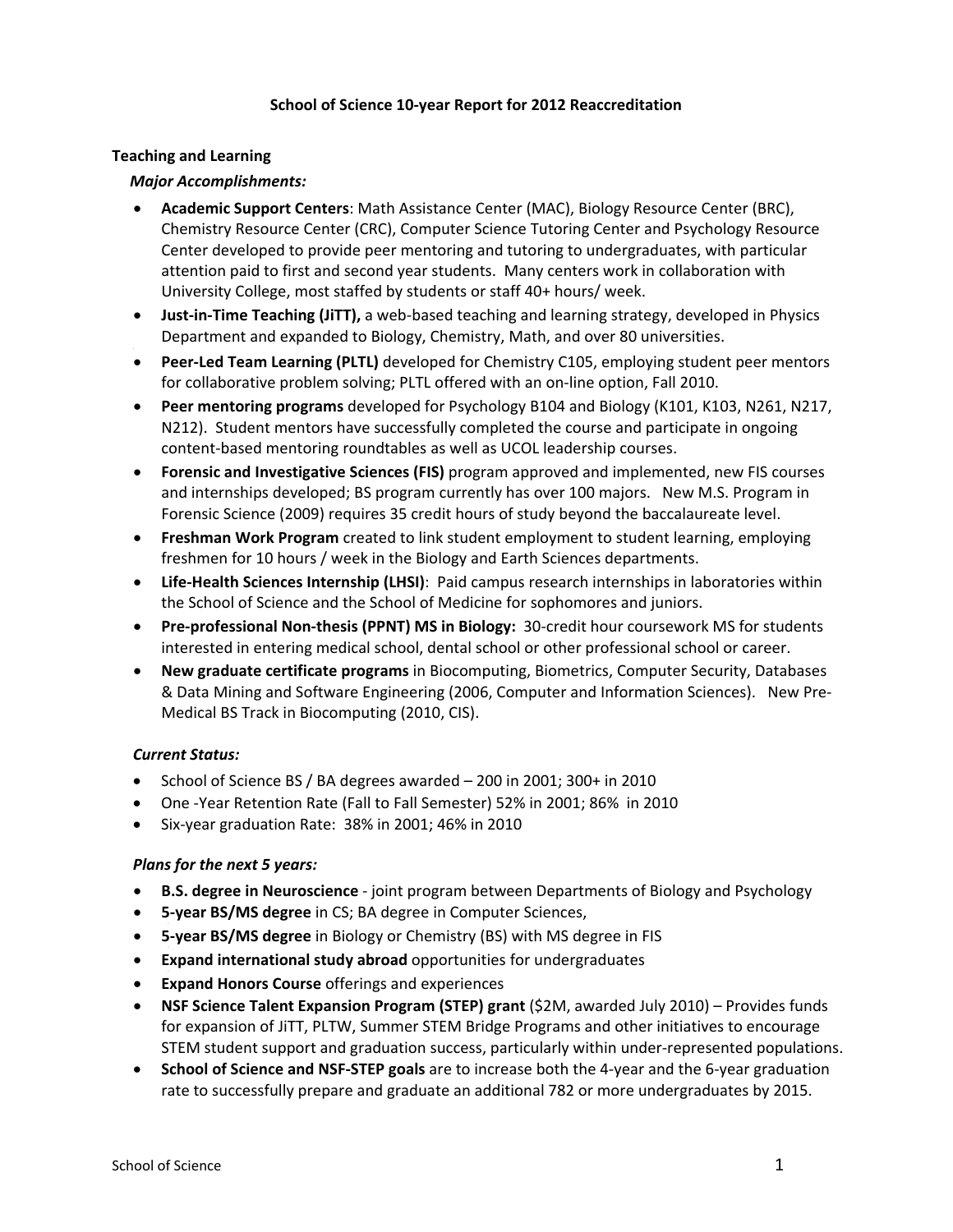**Increase the quality, quantity, and diversity of STEM majors**: Increase SAT/ACT scores, high school GPA, and class rank of entering freshman, working with Honors College to increases the number of Bepko, Plater, Chancellor and other honors scholarship recipients.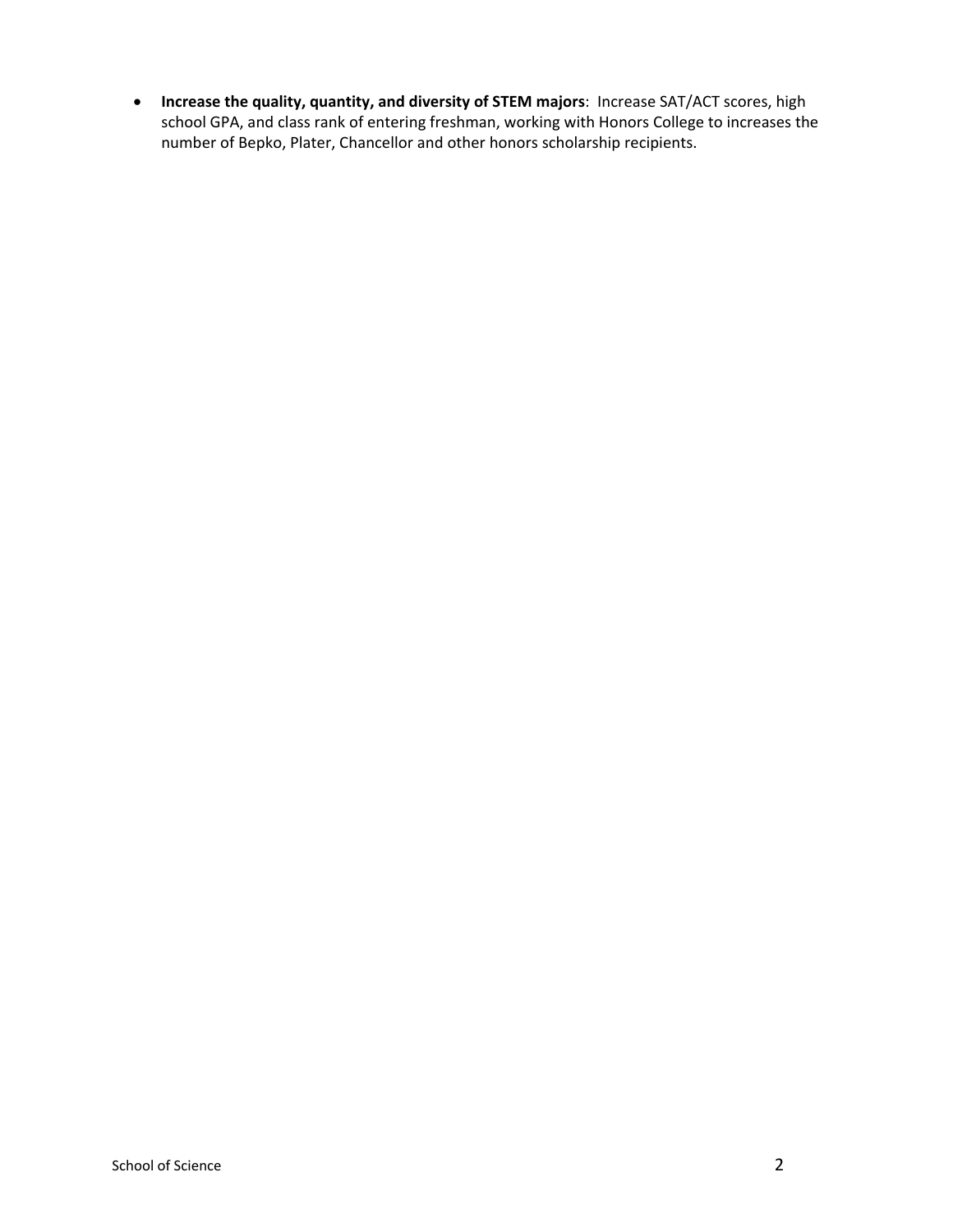### **Research, Scholarship, and Creative Activity**

### *Major Accomplishments: (\*Signature Centers)*

- **Assertive Community Treatment Center** \*(Directors Michelle P. Salyers, Mike McKasson) Research and practice in recovery‐oriented, evidence‐based mental health services.
- **Center for Biocomputing** \*(Director Shiaofen Fang) ‐ Research in interdisciplinary applications of computer science, biology, medicine, and informatics in the field of biomedicine.
- **Center for Mathematical Biosciences** \*(Director Benzion Boukai) ‐ Research in computational neurosciences; proteomics and genomics; computational biomechanics and applied biostatistics.
- **Center for Membrane Biosciences** \*(Director Robert Minto) ‐ Research on the role of membranes in diseases such as diabetes and breast cancer, and in the control of cellular signaling processes.
- **Center for Nuclear Magnetic Resonance** \*(Directors B. D. Nageswara Rao, Bruce Ray) ‐ Research on metabolism and structure‐function relationships of biological macromolecules.
- **Center for Regenerative Biology and Medicine** \*(Director David Stocum) ‐ Research on regeneration of spinal cord, brain and eye, musculoskeletal and cardiovascular tissues.
- **Center for Visual Information Sensing and Computing** \*(Director Jiang Zheng) ‐ Multi‐sensory information processing and sensor networks involved in surveillance and counter‐terrorism.
- **Center for Earth and Environmental Science (CEES)** \* ‐ (Director Lenore Tedesco) examines current and emerging threats to central Indiana's water resources and effect on human health.
- **GK‐12 Program** (\$3 M, NSF Division of Graduate Education) ‐ \$30,000 stipends for School of Science and School of Medicine graduate students to bring research experiences into K‐12 schools.
- **New Ph.D. in Applied Earth Sciences**, one of the nation's first doctoral programs in applied earth sciences, merging geoscience, geoinformatics and human health.
- **New Ph.D. in Biostatistics***,* jointly offered by Department of Mathematical Sciences and the Division of Biostatistics in the IU School of Medicine, leading to a Ph.D. from Indiana University.
- **New Tenure‐track faculty**: 11 in AY 2009‐2010, 15 in AY 2010‐2011, 3 lecturers. Many hires were within Biology and Chemistry, departments that had suffered the greatest recent loss of faculty.

# *Current Status:*

- **Internally funded awards** ‐ \$1.0 M (Sources: RIF, RSFG, PRF grants, Signature Centers)
- **Externally funded awards** ‐ \$11.5 M (33% ↑ over 08‐09)
- **Graduate Degrees** awarded 2009‐2010: Masters of Science 297; PhD: 128; Total: 441
- **Dean's Office support** for improvement of Core Research Facilities: Laser Scanning Confocal Microscope, Mass Spectrometry Instrumentation, Leica Laser Microdissection System, Research Facilities in Environmental Geochemistry and Health.

# *Plans for the next 5 years:*

- Continue to build a strong and research-active faculty, through disciplinary and interdisciplinary appointments, especially in areas that support IUPUI's life and health sciences mission.
- Expand research, vivarium, and teaching space through construction of newly approved SELB‐I (Science and Engineering Laboratory Building, Phase I); SELB‐II negotiation underway.
- Increase percentage of faculty proposals for external funding annually from 50% to 80%.
- Double the number of external grants awarded annually from 55 to 110.
- Increase the annual external research awards to \$20 M by 2015.
- Increase annual number of Ph.D. students by 50% to reach 150 annually by 2015.
- Increase postdoctoral fellowships opportunities
- Secure approval for an independent Purdue Ph.D. degree site‐approved for IUPUI, with diploma to read: *Doctor of Philosophy, Purdue University School of Science, Indianapolis*.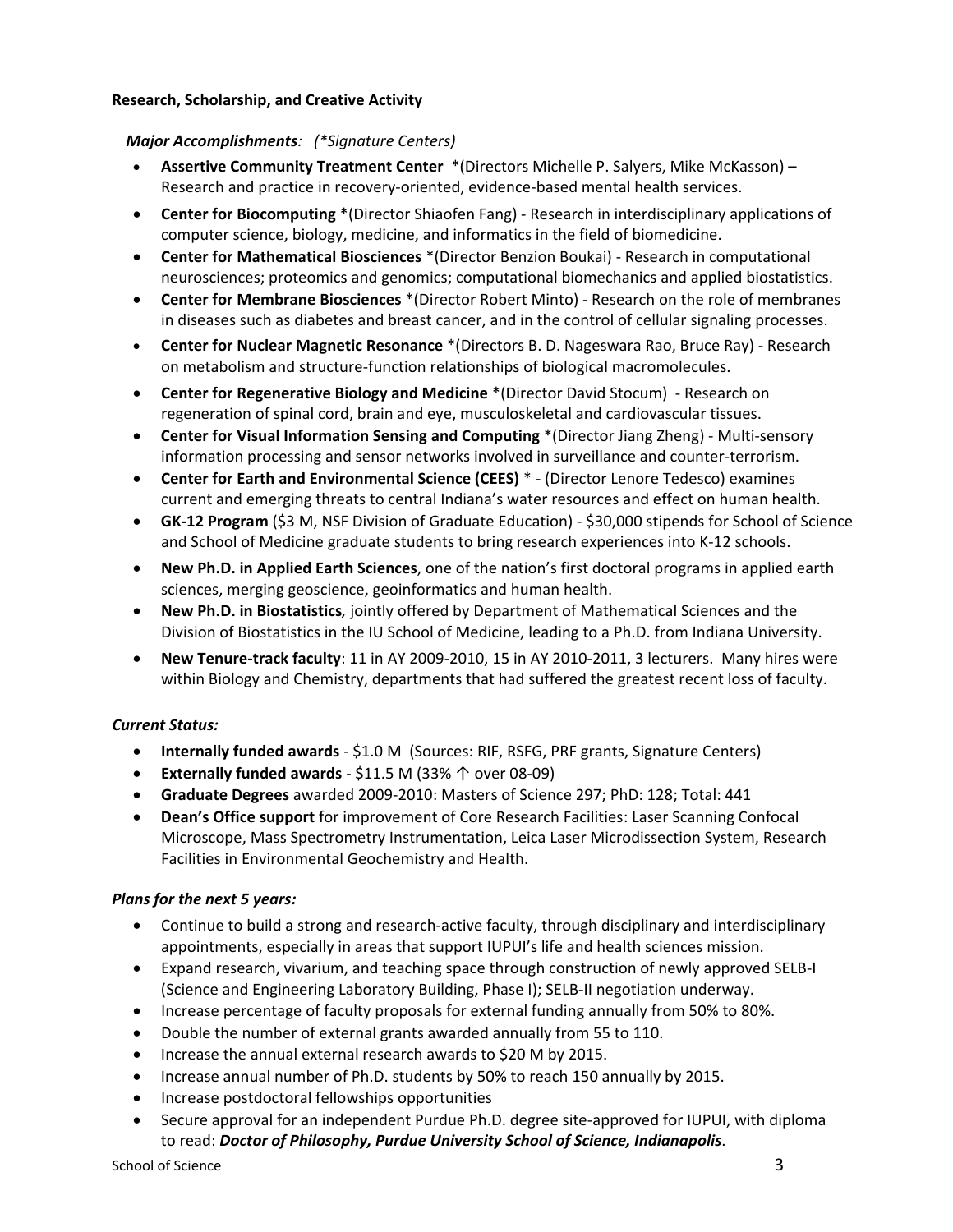### **Best Practices**

### *Major Accomplishments:*

- **Positioning of the School of Science** as a strong contributor to IUPUI bioscience research community through funding and support of Signature Centers, investment in areas of basic and translational research in collaboration with the IU School of Medicine, the Department of Biomedical Engineering, and other research groups on campus.
- **Increasing faculty research productivity** by strategic hiring, strengthening research infrastructure, enhancement of interdisciplinary core research facilities, and by research incentive programs.
- **Securing IU approval for Science and Engineering Laboratory Building (SELB), Phase I**:Successful financial management, planning and presentation of plans needed to overcome the lack of adequate space for research and instructional laboratories, to replace outmoded animal facilities with a new vivarium, to expand core research facilities and wet research laboratory space, and to add office space for faculty and graduate students. Planning for Phase II of SELB is underway.
- **Redesign, construction and launch of a new School of Science website** (science.iupui.edu) to provide prospective and current students, alumni, donors and other key audiences easy access to information while highlighting the academic and research strengths of the School of Science.

# *Current Status:*

- **New Office of Student Services** launched to (1) accelerate the recruitment of high‐ability students; (2) provide better services in academic advising and career counseling, with the goal of increasing the retention and graduation rate of all students enrolled; and (3) develop more internships, externships, and research opportunities for our undergraduates.
- **New Office of Development and External Affairs** launched to (1) generate more philanthropic and community support, (2) coordinate development and publicity efforts of the School, (3) increase outreach efforts to alumni, and (4) articulate and publicize a bold academic vision to better position the School for the IUPUI *IMPACT* Campaign.

# *Plans for the Next 5 Years:*

- **Completing SELB, Phase I**, and securing approval for SELB, Phase II.
- **Significantly increase alumni, community, and philanthropic support** to (1) Reach or exceed School of Science's goal of raising \$5.5M in the upcoming IMPACT Campaign , (2) Double alumni annual giving from 4% to 8%, (3) Build a \$2M scholarship endowment for the Dean of Science Scholarship Program, the Women in Science Scholarship Program, and other school‐based scholarship programs, (4) build a \$2M scholarship endowment for graduate student support, and (5) Raise funds to establish at least one endowed professorship for each department.
- **Build an engaged, contributing base of alumni and community members** to (1) Provide opportunities for alumni engagement through the School of Science Alumni Board, its Young Alumni Group, and a Dean's Executive Alumni Council, (2) Facilitate opportunities for community engagement through the Dean's Leadership Council (3) Engage alumni groups in programming promoting professional and social networking, mentoring opportunities, scholarships and service awards, and (4) implement strategies for increasing the number of donors to the Schools
- **Rebrand the School of Science**: (1) Develop and implement a strategy to market the School of Science as "a school of choice" for high‐ability students who seek a quality undergraduate education in science, (2) Develop periodic publications aimed at reinforcing the School of Science brand to parents of students, alumni, donors and the Indiana general public and (3) Provide strategies for improving the public presence of the school through its special events functions.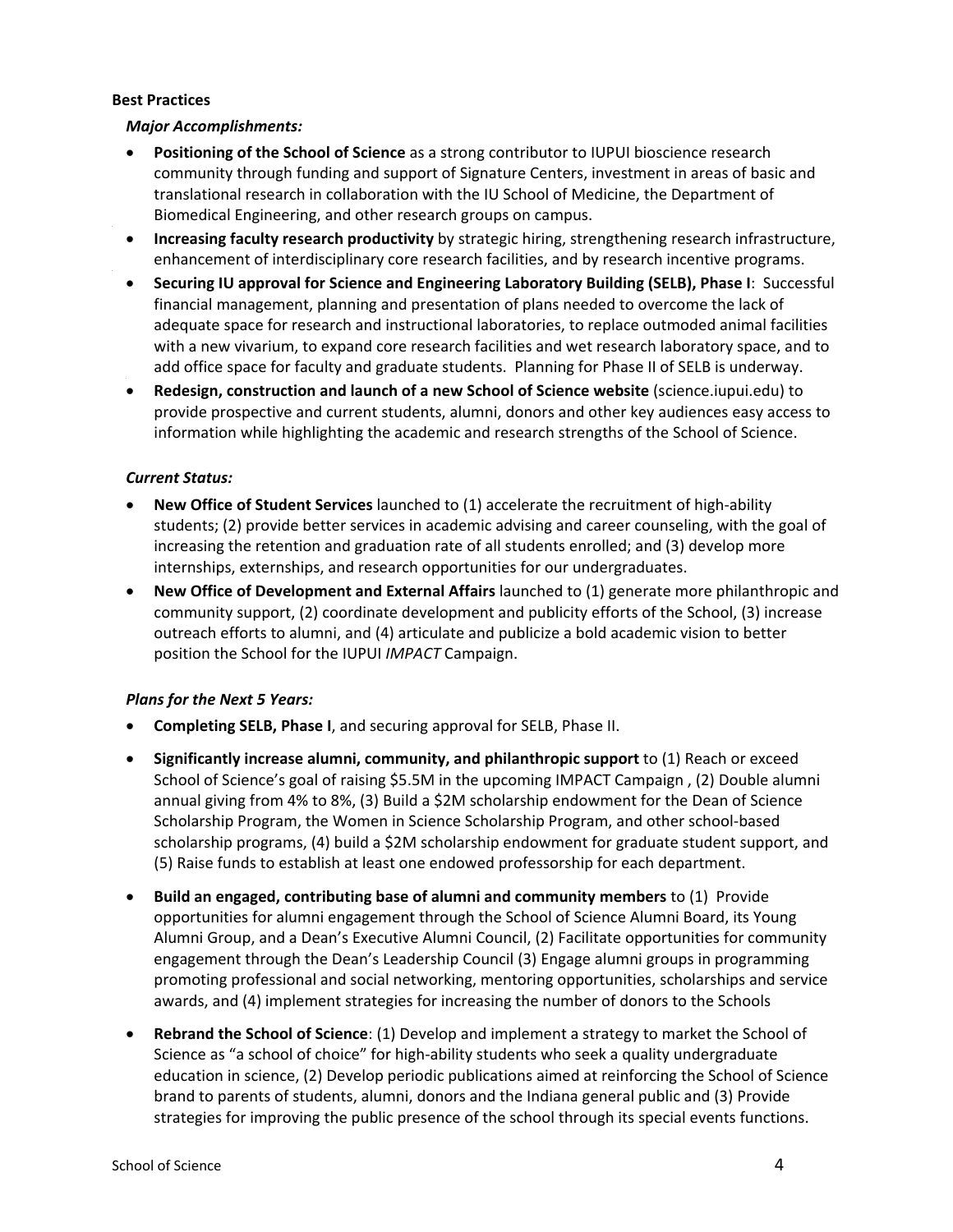# **Campus Climate for Diversity**

# *Major Accomplishments:*

- **Diversity Research Programs for undergraduates**, developed and managed in collaboration with the Center for Research and Learning (CRL)*.* These programs provide peer support, intensive undergraduate research activities, and individualized programming, providing student with opportunities to become actively involved in increasingly advanced research in preparation for graduate and professional studies, and earn a competitive stipend.
	- o Diversity Scholars Research Program (DSRP)
	- o Louis Stokes Alliances for Minority Participation (LSAMP)
	- o Ronald E. McNair Post‐baccalaureate Achievement Program (McNair)
	- o Summer Diversity Scholars Research Program (S‐DSRP)
	- o Undergraduate Research Opportunities Program (UROP)
	- o Multidisciplinary Undergraduate Research Institute (MURI)
- **Bridges to the Baccalaureate Program** (\$1 M*,* funded by the National Institutes of Health*)* is a collaboration between IUPUI and Ivy Tech to provide underrepresented minority Ivy Tech students with the resources to successfully complete an associate's degree and seamlessly transfer to a bachelor's degree program in a biomedical or life science area. The Bridges Program provides students with resources such as financial support, faculty mentoring and advising, and participation in a faculty-mentored research project at IUPUI.
- **Women in Science House, Women in Science Scholarship:** The Women in Science House is an on‐ campus residential living and learning community for 30 female School of Science students. Residents of Women in Science House enjoy an environment that fosters academic development, encourages involvement in service learning, and facilitates mentoring and networking.

# *Current Status:*

- **New NSF Undergraduate Research Mentoring in the Biological Sciences (URM) Program** (\$1M) to increase the number and diversity of future life science researchers by broadening participation of African Americans, Hispanic Americans and members of other groups historically underrepresented in science in undergraduate research. Two-year fellowships will be awarded to School of Science students selected and will provide them with the experience and expertise needed to succeed in doctoral programs leading to basic research careers in the biological sciences.
- **New NSF Science Talent Expansion Program (STEP) grant** (\$2 M) Provides funds for expansion of JiTT, PLTW, Summer STEM Bridge Programs and other initiatives to encourage student support and graduation success, particularly within under‐represented populations.

# *Plans for the Next 5 Years:*

- Increase the diversity of the student body (to 12% of African-American and 6% of Hispanic students compared to the current 8.47% and 2.46%).
- Develop a marketing and recruiting strategy in collaboration with the School's new Office of Development and External Affairs to strengthen targeted recruitment efforts of first-generation African‐American and Hispanic students and increase the quality, diversity and successful graduation rates of highly qualified students.
- Explore non-traditional strategies to recruit national and international students.
- Establish student ambassadors program for transfer students to assist with community college and high school recruiting.
- Increase diversity of the faculty in the School of Science.
- Increase the proportion of School of Science women faculty at more senior ranks.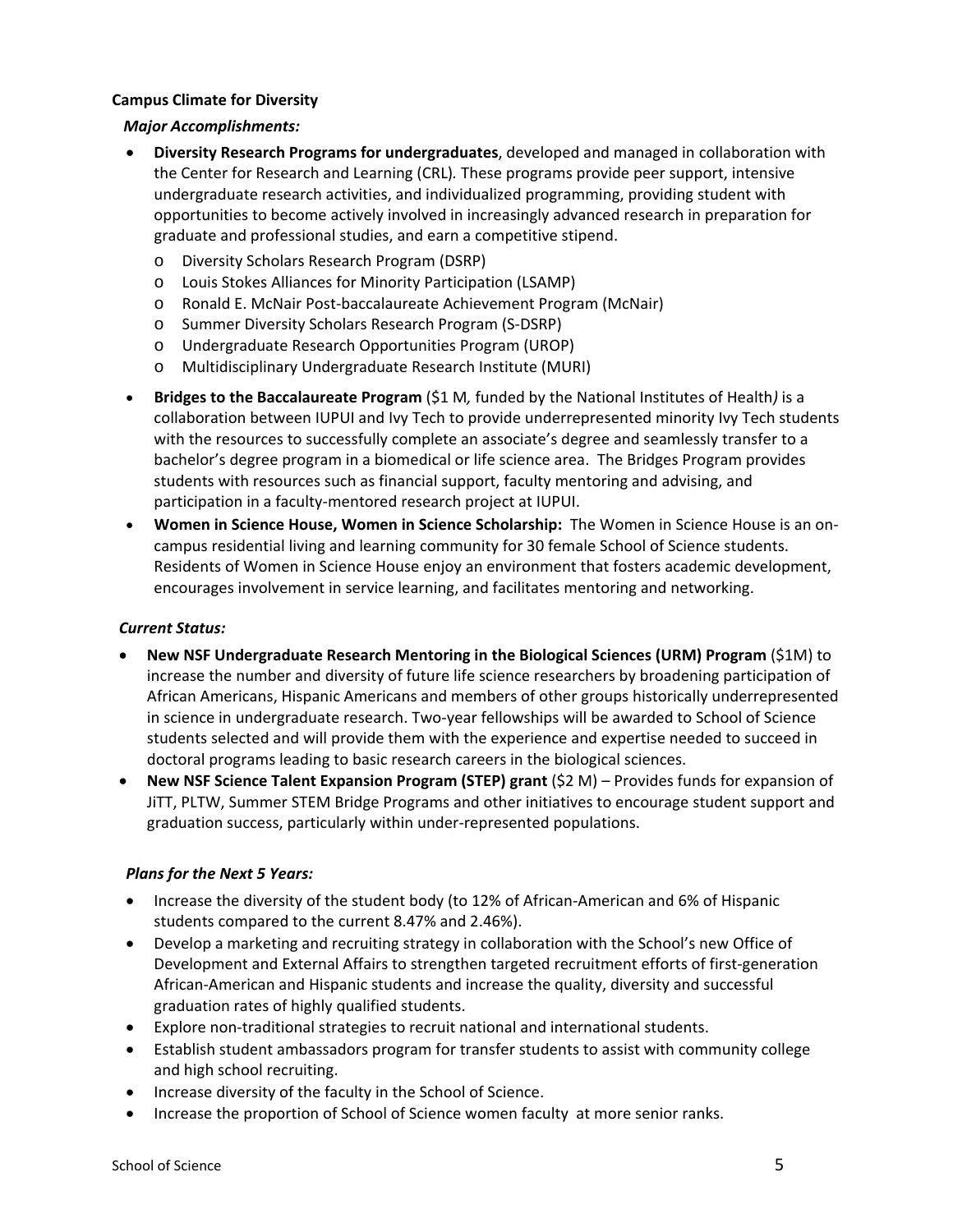# **Civic Engagement**

# *Major Accomplishments*

- **Annual Computer Science Day**: for high school students, parents, and teachers. Includes a programming contest, high school teacher professional development, and research posters.
- **Discovering the Science of the Environment**: IUPUI Center for Earth and Environmental Science (CEES) staff and GK‐12 Fellows incorporate environmental science summer professional development and curriculum for teachers grades 4-9, with free school-year outdoor learning programs utilizing a mobile DSE resource trailer equipped with interactive technology, web kiosks, and GIS capabilities.
- **High School Genetics Conference**: Provides 400+ high school students and teachers annually an opportunity to learn about developments in medical and molecular genetics.
- **High School Math Competition**: Annual contest to increase math success and interest and to recognize outstanding math and science students for their academic achievements.
- **Hoosier Science and Engineering Fair (HSEF)**: 100 middle and high school students selected; 34 advance to the Intel International Science and Engineering Fair, sponsored by the Science Education of Indiana (SEFI).
- **Indiana High School Psychology Teachers Conference**: Professional development for teachers to exchange ideas, explore teaching strategies, and network with IUPUI psychology colleagues.
- **International Brain Bee:** spelling‐bee style event sponsored by the Department of Psychology Inspires high school students to learn about the brain and explore careers in neuroscience.
- **Project SEED**: (Summer Experiences for the Economically Disadvantaged) Mentored summer research program for local high school students. Funded by American Chemical Society, School of Science, private donors, and Clinical and Translational Sciences Institute (CTSI).
- **Project Lead the Way**: IUPUI is 1 of 3 sites nationwide to offer an Biomedical Science Summer Institute for high school teachers. 250+ teachers from 32 states have participated since 2008.
- **Summer Research Experience in Physics**: Intensive six‐week mentored summer research program for high school students. Sponsored by the D. J. Angus‐Scientech Educational Foundation.
- **Summer Scientist Apprentice Camp**: Annual two‐week summer day camp for middle school students with hands‐on laboratory and outdoor field activities.

# *Current Status:*

- All programs listed above run on an annual basis, and at capacity, through the combined effort of faculty , staff, support personnel, funding sources, and community partners.
- New Urban Garden: An IUPUI Sustainability Initiative, the garden is an outdoor learning space that incorporates locally‐based urban food production supported by organic gardening practices.

# *Plans for the Next 5 Years:*

- Strengthen the nature and quality of our community partnerships and initiatives, with particular emphasis on those programs that have clearly defined goals and desired outcomes such as increasing the quality, diversity, number of highly qualified students to the School of Science.
- Enhance targeted recruitment strategies of high school students who have participated in our summer research programs, HS Math contest, International Brain Bee, or other programs
- Increase access to summer professional development for K‐12 teachers.
- Enhance strategic partnerships with STEM organizations, locally, nationally or internationally, for increased funding for programs and student, increased summer research lab opportunities, travel experiences for students or teachers, or teacher professional development support.